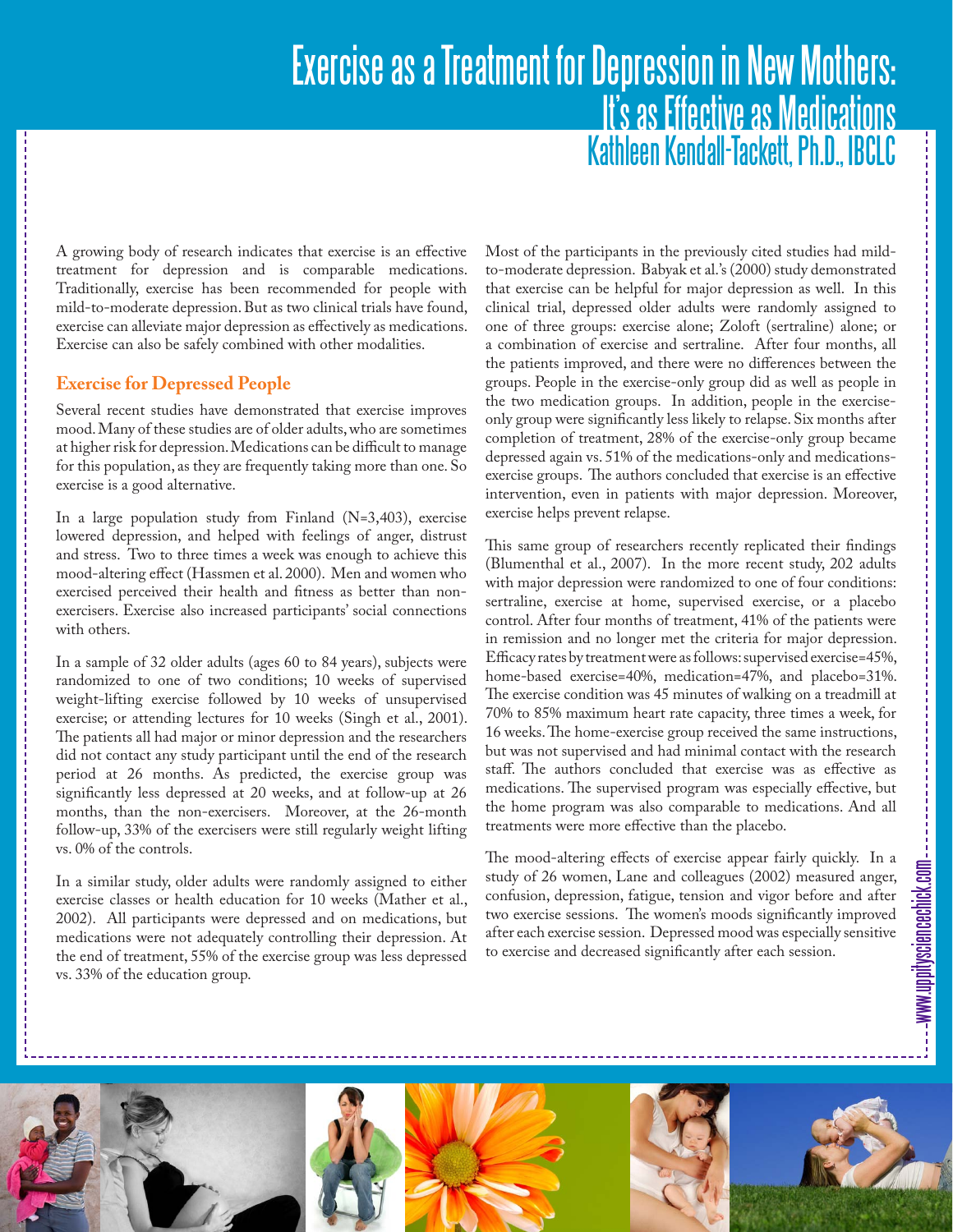| <b>Exercise to Achieve an Antidepressant Effect</b> |                                        |                                |
|-----------------------------------------------------|----------------------------------------|--------------------------------|
|                                                     | For mild-<br>to-moderate<br>depression | For major<br>depression        |
| Frequency                                           | 2 to 3 times a week                    | 3 to 5 times a week            |
| Intensity                                           | moderate                               | 60% to 85%<br>maximum capacity |
| Duration                                            | 20 to 30 minutes                       | 45 to 60 minutes               |

### **Exercise and Breastfeeding**

As the above-cited studies indicate, exercise is helpful in treating depression. Yet mothers may be concerned that it will negatively impact breastfeeding. Only a few studies have specifically addressed this topic. These studies have generally observed that exercise had no negative effects on breastfeeding. For example, a recent Cochrane Review found that neither diet nor exercise for weight loss appeared to impact breastfeeding adversely (Amorin, Linne, & Lourenco, 2007). However, the authors noted that there was very little research on this topic, and that more information was needed before they could say that for certain.

In a qualitative study, six Australian mothers perceived that exercise had reduced their milk supply, although this was not independently confirmed (Rich et al., 2004). These same women reported that exercise reduced their stress, improved weight control and energy, and enhanced the mother-child relationship. Another Australian study (Su et al., 2007) examined the relationship between mothers' exercise, initiation and duration of breastfeeding, and exercise's effect on infant growth. The participants were 587 mothers recruited at birth. Mothers were interviewed seven times over a period of 12 months. At 6 to 12 months, exercise had not decreased breastfeeding duration. At 12 months, exercise had no significant impact on infants' growth. This applied to both women who were fully breastfeeding, and those who did "any" amount of breastfeeding. The researchers concluded that their study should reassure health care providers that exercise while breastfeeding is safe and important for maintaining health.

Those studies demonstrate that exercise is generally safe for breastfeeding mothers. A more specific question regarding exercise and breastfeeding has to do with lactic acid. Does exercise cause lactic acid to build up in mothers' milk so that babies won't breastfeed or refuse to take it? A study of 12 lactating women sought to answer this question (Quinn & Carey, 1999). In this study, milk and blood samples were taken after a non-exercise session (control), after maximal exercise, and after a session that was 20% below the maximal range. They found that in women with an adequate maternal caloric intake, moderate exercise did not increase lactic acid in breast milk nor cause babies to reject it. When women exercised in the "hard" range (using the perceivedexertion scale), lactic acid increased. The authors recommended exercise in a moderate range because it neither increases lactic acid accumulation in the breast milk nor alters babies' willingness to breastfeed.

#### **Summary**

In summary, exercise is a highly effective treatment for depression alone or in combination with other treatments. It appears to have no negative effect on breastfeeding. And it can be a viable alternative treatment for mothers who don't want to take medications.



The one challenge with exercise is doing it. When people are depressed, it is probably the last thing they feel like doing. But they may be motivated to try when they realize it's an effective alternative to medications. Blumenthal et al.'s (2007) found a slightly higher remission rate in the supervised vs. at-home exercise groups, likely because compliance rates were higher. A similar approach, perhaps involving a mothers' exercise group, may be useful for mothers who want to give this modality a try. Exercise in a group setting may also provide another useful function: social support, which can also help prevent depression or keep it from recurring.

#### **References**

- Amorin, A. R., Linne, Y.M., & Lourenco, P.M. (2007). Diet or exercise, or both, for weight reduction in women after childbirth. *Cochrane Database Systematic Review, July 18*.
- Babyak, M., Blumenthal, J.A., Herman, S., Khatri, P., Doraiswamy, M., Moore, K., Craighead, W.E., Baldewicz, T.T., & Krishnan, R.R. (2000). Exercise treatment for major depression: Maintenance of therapeutic benefit at 10 months. *Psychosomatic Medicine, 62*, 633-638.
- Blumenthal, J. A., Babyak, M.A., Doraiswamy, P.M., Watkins, L., Hoffman, B.M., Barbour, K.A., et al. (2007). Exercise and pharmacotherapy in the treatment of major depressive disorder. *Psychosomatic Medicine, 69*, 587-596.